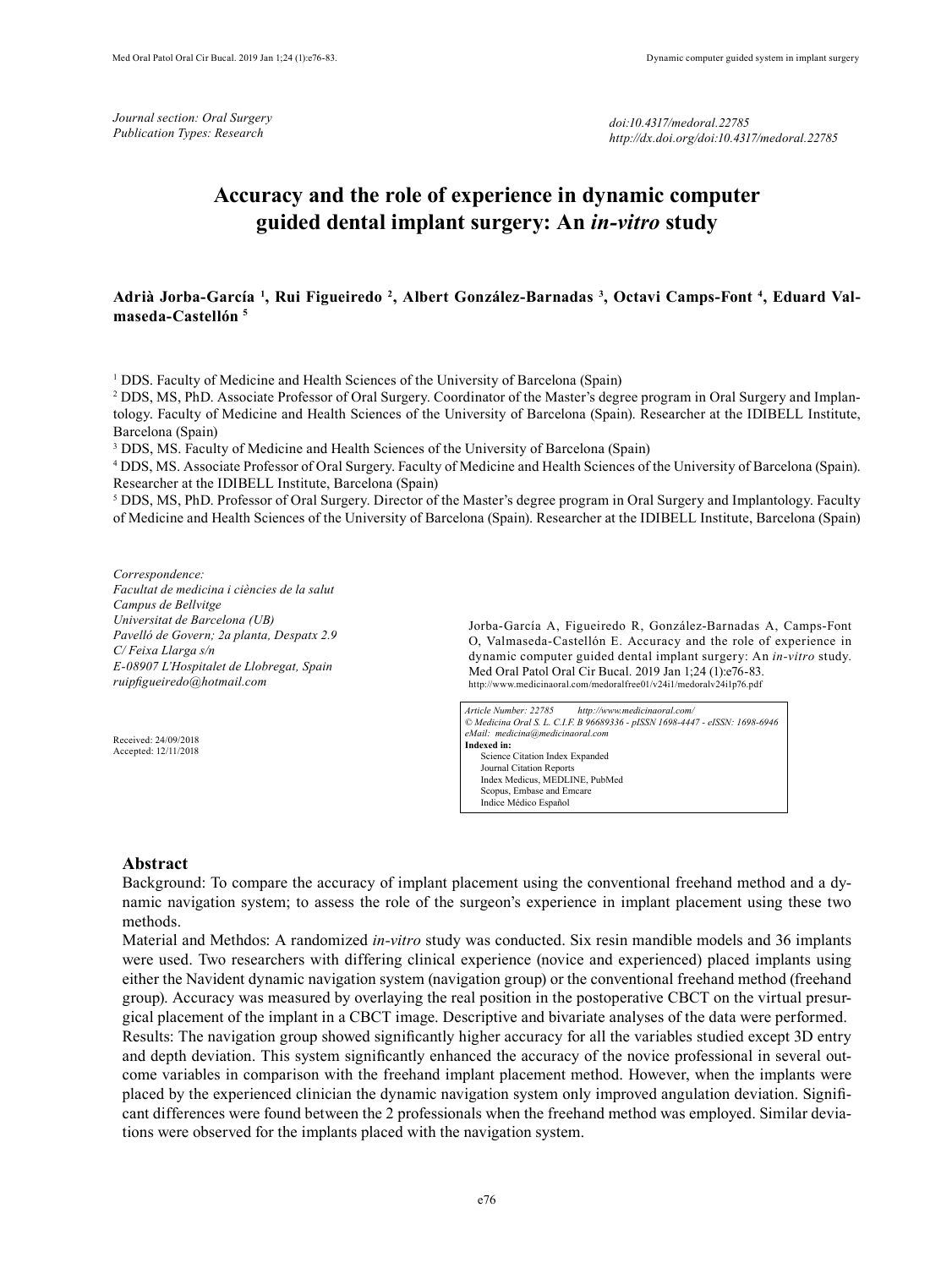Conclusions: Dynamic computer assisted surgery systems allow more accurate implant placement in comparison with the conventional freehand method, regardless of the surgeon's experience. However, this system seems to offer more advantages to novice professionals, since it allows them to reduce their deviations significantly and achieve similar results to those of experienced clinicians.

*Key words: Computer guided surgery, dynamic computer guided surgery, implant navigation system, dental implants.* 

## **Introduction**

Nowadays, dental implants have high success rates and are considered to be a reliable treatment option to rehabilitate both partially and totally edentulous patients (1,2). Adequate surgical diagnosis is paramount, to avoid complications and damage to important anatomical structures, to facilitate the prosthetic treatment and to evaluate the quality and quantity of available bone  $(3-7)$ .

The development of new imaging technologies like Cone-Beam Computer Tomography (CBCT) has led to a great advance in presurgical planning in comparison with panoramic radiographies, since it provides threedimensional (3D) data about the patient's anatomy (8,9). In addition, it is now possible to place the dental implants in their ideal position virtually, through various software programs, using the data provided by CBCT scans (3,10).

Several methods based on Computer Assisted Surgery (CAS) that aim to minimize the differences between the preoperative planning and the final treatment outcome have been described. CAS methods can be considered static when stereolithographic templates are employed during the drilling and the insertion of the dental implant, or dynamic when an intraoperative real-time tracking device is used to monitor whether the drills and implants are following the planned insertion path  $(3,6,7,9,10)$ .

Dynamic computer assisted surgery, also known as a surgical navigation system or guided surgery system, makes it possible to determine the real position of the surgical drill on the reconstructed 3D image provided by CBCT. It guides the surgeon to the position planned preoperatively while performing the surgical procedure (Fig. 1 A,B) (6,9).

Several studies have been published about dynamic computer assisted surgery systems and their high accuracy has been proven and assessed. It has been shown that sinus perforations or inferior alveolar nerve injuries during drilling can be reduced by using these guided systems (5,11).

The use of computer guided surgery is usually indicated for complex cases in which anatomic situations, such as the proximity of the inferior alveolar nerve, make very accurate surgery necessary in order to avoid injures. Hence, a knowledge of the maximal possible deviation of these systems is very relevant for daily clinical practice (9). Moreover, to the best of the authors' knowledge, no data have been published on the role of the surgeon's experience in the use of such technology.

Therefore, the aims of this study were to assess the accuracy of implant placement using a dynamic navigation system compared with the conventional freehand technique, and whether implant placement accuracy differed between novice and experienced professionals using these two methods.

# **Material and Methods**

A randomized *in-vitro* study was conducted to compare implant placement with the dynamic navigation system Navident® (Navident®, ClaroNav Technology Inc.®, Toronto, Canada) and with the conventional freehand technique. The CONSORT guidelines were followed throughout the study (12).

Two researchers placed 36 dental implants (Ticare In-Hex standard 3.75mm x 10mm; MG Mozo-Grau®, Valladolid, Spain) in 6 partially edentulous mandible models (BoneModels®, Castellón de la Plana, Spain) specifically designed for this study (Fig. 1C). The models were made using exactly the same template and were missing 3 adjacent teeth on both sides (first and second premolar and first molar). A radio-opacifier was employed in relevant structures like the adjacent teeth and the inferior alveolar canal (Fig. 1B). The 2 researchers had different degrees of experience: One (AJG) was a final year undergraduate dental degree student at the University of Barcelona, with no experience in implant dentistry, while the other (RF) was an experienced oral surgeon (over 15 years of clinical experience in implant dentistry) (Fig. 2).

The sample size was calculated with G\*Power v.3.1.3 (Heinrich-Heine Universität, Düsseldorf, Germany), taking into account that the primary outcome variable was angular deviation. Mean angulation deviation data were extracted from a previously published study (13). An alpha value of 0.05 and a statistical power of 90% were established. The sample size calculation resulted in 36 implants being considered necessary for this study (18 implants for each group).

Before placing the dental implants, a splint (NaviStent) was firmly attached to the remaining anterior teeth of the mandible. Fiducial markers were attached to the splint and CBCT scans (Planmeca ProMax® 3D Mid (Planmeca, Helsinki, Finland) of all the models were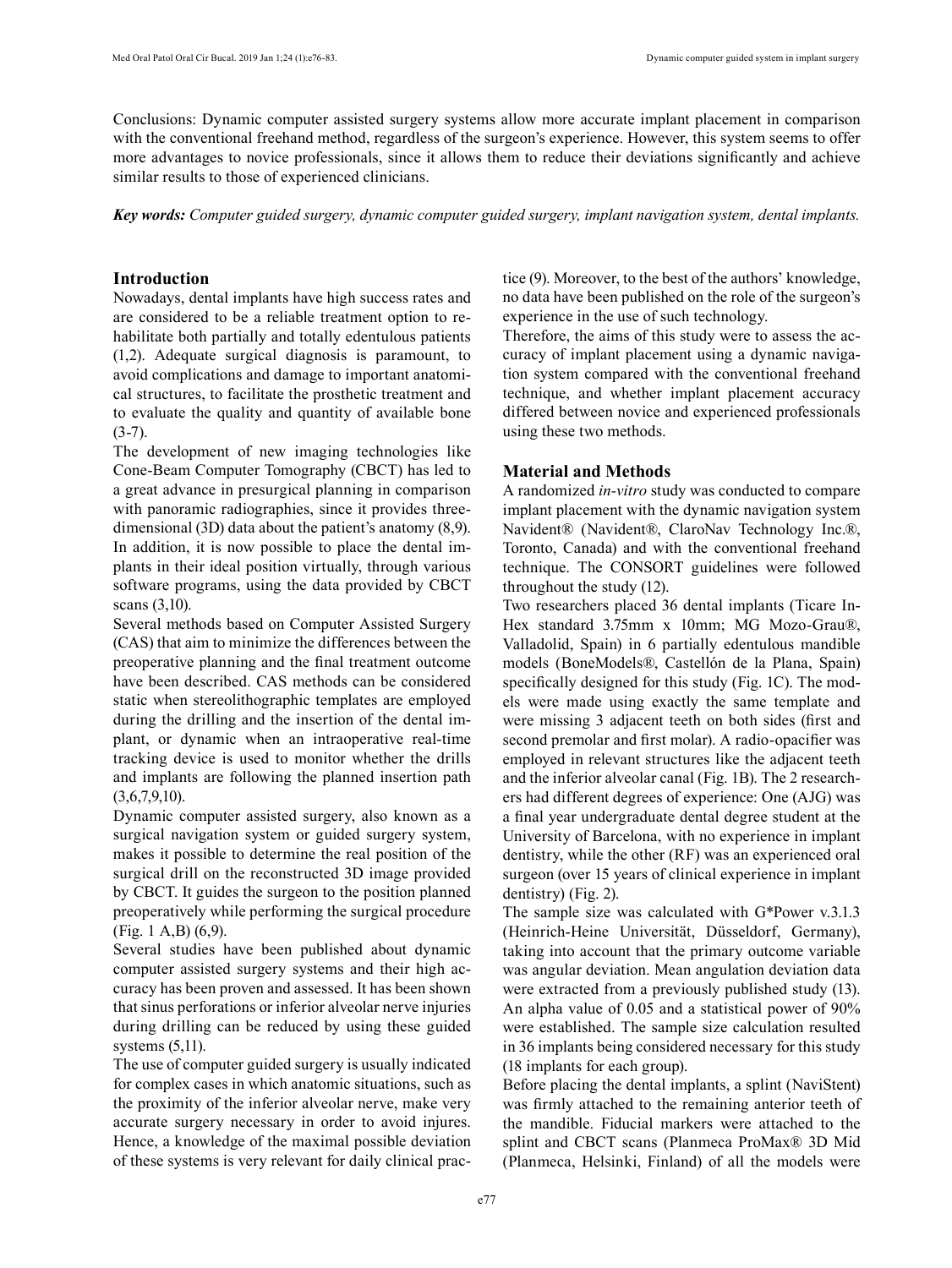

**Fig. 1.** Navident: A: Navident© work diagram; B: Navident© software interface during surgical procedures; C: Artificial resin models employed in the study.

made with the following setup: 90Kv, 10mA, 13.9 seconds, 1245 DAP (mGy\*cm2 ), 0,4mm Voxel).

CBCT DICOM data were uploaded to the navigation system software (Navident®) and its planning utilities were used to define the dental arch, inferior alveolar nerve path and position of each implant on the CBCT images. Implants were placed virtually in the first and second premolar and first molar positions on each side, taking into account the most suitable position for the final restoration (Fig. 1B). Prosthetic crowns were also drawn on the CBCT image. To minimize bias, during this phase the surgeons were blinded regarding the group to which each implant was assigned.

The models were randomly allocated to the two re-

searchers, each of whom placed 18 implants in three models in teeth positions 3,4, 3,5, 3,6 and 4,4, 4,5, 4,6. Each implant site was assigned to the navigation system or the freehand system using a website generated random sequence (www.randomization.com). In order to guarantee allocation concealment, the researchers were not told which group each implant was assigned to until just before starting the drilling sequence (after raising the flap). The allocation ratio was 1:1.

Each model was placed in a preclinical learning dental simulator with limited mouth opening and with a latex face to limit visibility and to mimic facial soft tissues. The setting used for the study was very similar to a real clinical scenario in an ergonomic position.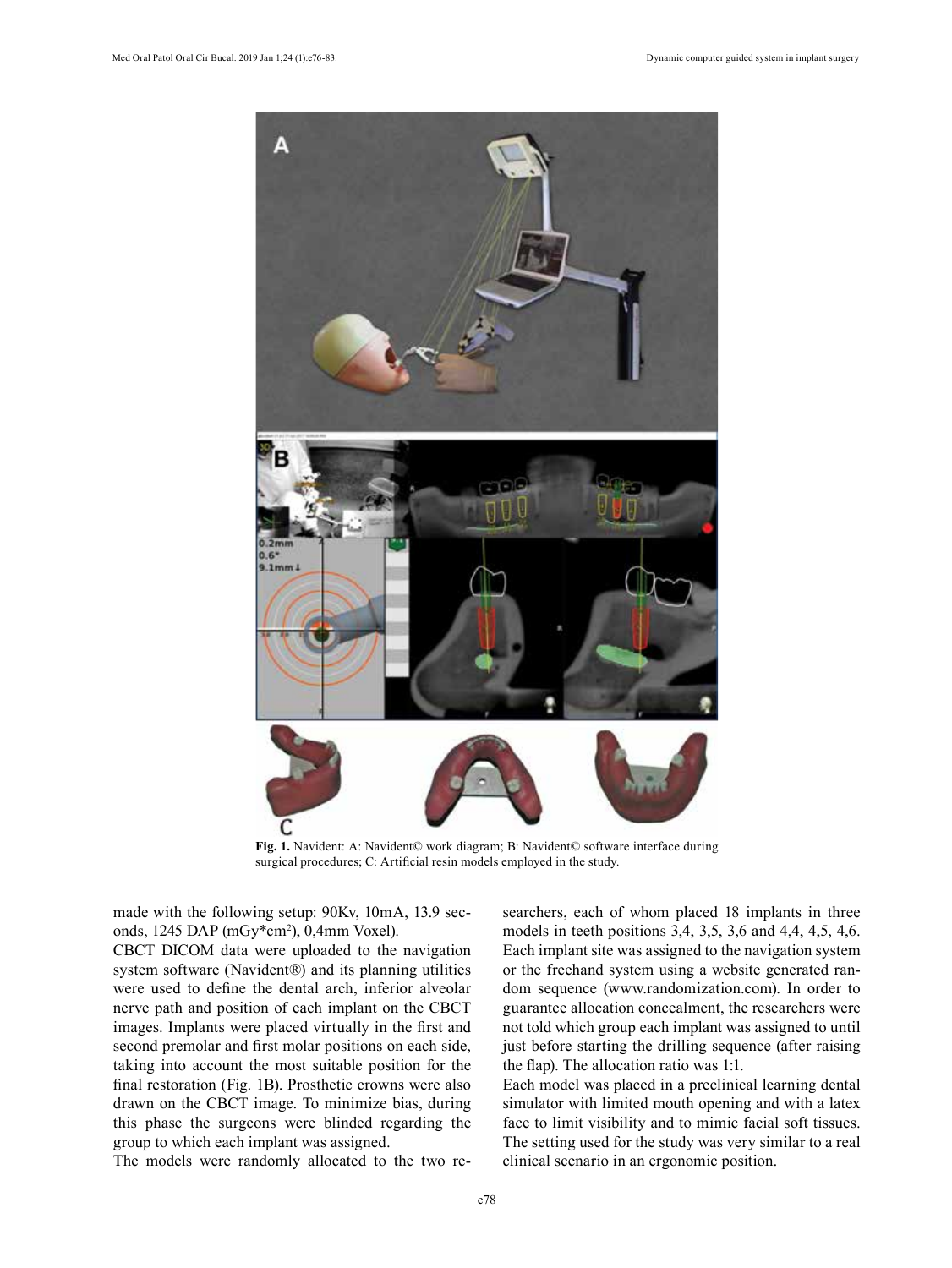### **CONSORT 2010 Flow Diagram**



**Fig. 2.** Consort flow diagram showing allocation to the participants in the study.

A crestal incision was made with a type 15C scalpel blade. Soft tissue was detached with a Freer elevator. Drilling was then performed while separating the soft tissues with a Minnesota retractor.

The surgeons used the recommended drilling protocol for Ticare InHex standard 3,75mm dental implants (MG Mozo Grau SA, Valladolid, Spain). In the navigation system group, drill axis and tip calibration were performed before starting drilling with a new bur and repeated before implant insertion. The implants were placed with an implant carrier and specific burs at 15 rpm with a maximum torque of 50 N.cm.

To assess the accuracy of both methods, a second CBCT (Planmeca ProMax® 3D Mid (Planmeca, Helsinki, Finland) scan of each model was performed after implant placement, using the following setup: 90Kv, 10mA, 13.9 seconds, 1245 DAP (mGy\*cm<sup>2</sup>), 0,4mm Voxel). A third independent, blinded researcher (AGB) then overlaid the preoperative and postoperative CBCT scans, using the EvaluNav® software (ClaroNav Technology Inc. ®, Toronto, Canada), and compared the planned position with the final position of the dental implant.

For each implant placed, the ideal position of the fixture according to the presurgical virtual planning was compared with the real final position of the implant, measuring the following variables: entry three-dimensional (3D) deviation (3D deviation in the coronal aspect of the alveolar ridge), entry two-dimensional (2D) deviation (2D deviation in the coronal aspect of the alveolar ridge), apex 3D deviation (3D deviation in the apical area of the implant), apex depth deviation (vertical deviation) and angular deviation.

In order to guarantee unbiased statistical analysis, the group (freehand or navigation) and operator (experienced or novice) variables were coded and a blinded researcher (OCF) analyzed the data using Statistical Package for the Social Sciences software (SPSS version 22.0; Armonk, NY, USA: IBM Corp.). The level of significance for all the statistical tests was set at 5%  $(p \le 0.05)$ .

The normality of the scale variables (entry 3D, entry 2D, apex 3D, apex vertical, angulation and surgical time) was explored using the Shapiro-Wilks test and visual analysis of normal P-P graphics and box diagrams.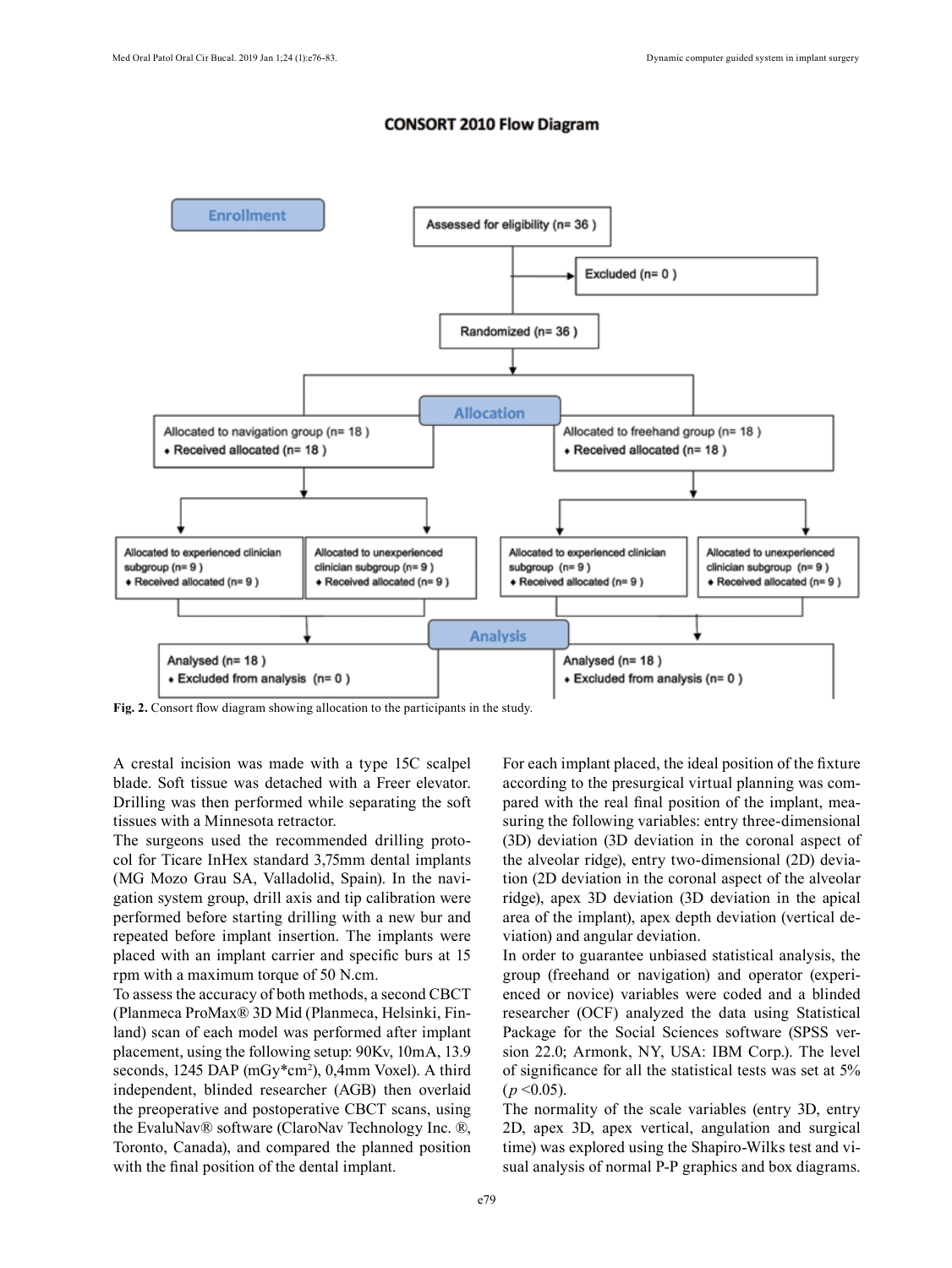When normality was rejected descriptive analysis was used, calculating the median and the interquartile range (IQR). Where the distribution was compatible with normality, the mean and the standard deviation (SD) were used. For bivariable categoric variables, descriptive analysis was performed through absolute and relative frequency tables.

The possible relationship between variables was analyzed through bivariate analysis. To examine the effect of the difference in method (freehand versus dynamic guided surgery) and operator (experienced or unexperienced) and the interaction between these variables, a two independent factors analysis of variance (two-way ANOVA) was performed. Fulfillment of the test application conditions was verified through testing for normality and homogeneity of variances. This analysis was completed using graphs of the estimated averages. For statistically significant variables, the corresponding groups were compared and an estimated average was calculated for each group.

#### **Results**

A total of 36 implants were analyzed. Descriptive and bivariate results of the main outcome variables on comparing the two implant placement systems employed (freehand and Navident®) can be observed in Table 1. The navigation (Navident® guided surgery) group When analyzing the results regarding the role of the surgeon's experience, the novice professional showed a more pronounced improvement for most of the parameters studied (Fig. 3). With the freehand placement method, the experienced clinician presented significantly better results for the entry 2D (*p*=0.014), apex 3D  $(p=0.008)$  and angulation deviation ( $p<0.001$ ) variables. However, these differences were negligible  $(p>0.05)$ when the dynamic navigation system was used.

In Figure 3 it may be seen that the navigation group showed higher accuracy in all the parameters except apical vertical depth deviation (Fig. 3) and surgical time. The latter doubled when the dynamic guided system was employed (Table 1; Fig. 3).

### **Discussion**

The purpose of dynamic computer guided surgery systems in implantology is to minimize implant position deviation from the preoperative planning by employing real-time tracking of the drilling and implant insertion. Ewers *et al.* (14), after 12 years of clinical experience in this field, considered that this option provides excellent benefits, especially in delicate situations.

The usefulness of navigation relies on its high accuracy, which is particularly necessary in some specific surgical situations: (I) when anatomic structures must be taken into account and depth control is important,

|                                 | N  | Entry 3D<br>mean $(SD)$    | Entry 2D<br>mean(SD) | Apex 3D<br>mean(SD) | <b>Apex Vertical</b><br>mean $(SD)$ | Angulation<br>mean(SD) | <b>Surgical time</b><br>mean(SD) |
|---------------------------------|----|----------------------------|----------------------|---------------------|-------------------------------------|------------------------|----------------------------------|
| Dynamic<br>navigation<br>system | 18 | 1.29 mm<br>(0.46)          | $0.85$ mm<br>(0.41)  | $1.33$ mm<br>(0.5)  | $0.88$ mm<br>(0.47)                 | $1.6^\circ$<br>(1.3)   | 511.7 sec<br>(131.6)             |
| Freehand                        | 18 | $1.5 \text{ mm}$<br>(0.58) | $1.26$ mm<br>(0.66)  | $2.26$ mm<br>(1.11) | $0.57$ mm<br>(0.33)                 | $9.7^\circ$<br>(5.2)   | 240.1 sec<br>(65.2)              |
| Bivariate                       |    | $p=0.229$                  | $p=0.02$             | $p=0.001$           | $p=0.034$                           | $p=0.000$              | $p=0.000$                        |

**Table 1.** Descriptive and bivariate results of the main outcome variables for both groups.

Abbreviations: mm: millimeters; °: degrees; sec: seconds.

showed significantly higher accuracy for all the variables studied except entry 3D and apex depth. On the other hand, this system significantly increased the surgical procedure time.

The experienced clinician achieved more adequate angulation with the dynamic navigation system but it increased the surgery time and did not significantly improve the other parameters studied. On the other hand, it enhanced the accuracy of the novice professional significantly (entry 2D, apex 3D and angulation). All these data can be observed in Table 2.

(II) when clinicians wish to use a flapless approach, (III) when placement requires high accuracy of angulation and spacing between implants and adjacent teeth, (IV) when implants must be placed in a tight interdental space and static guide tubes will interfere with the ideal implant position due to its size, (V) when direct visualization is expected to be difficult, such as in patients with limited mouth opening  $(6,15)$ .

A meta-analysis by Jung *et al.* (9) revealed that entry point and apex accuracies are significant higher when dynamic navigation systems are used, in comparison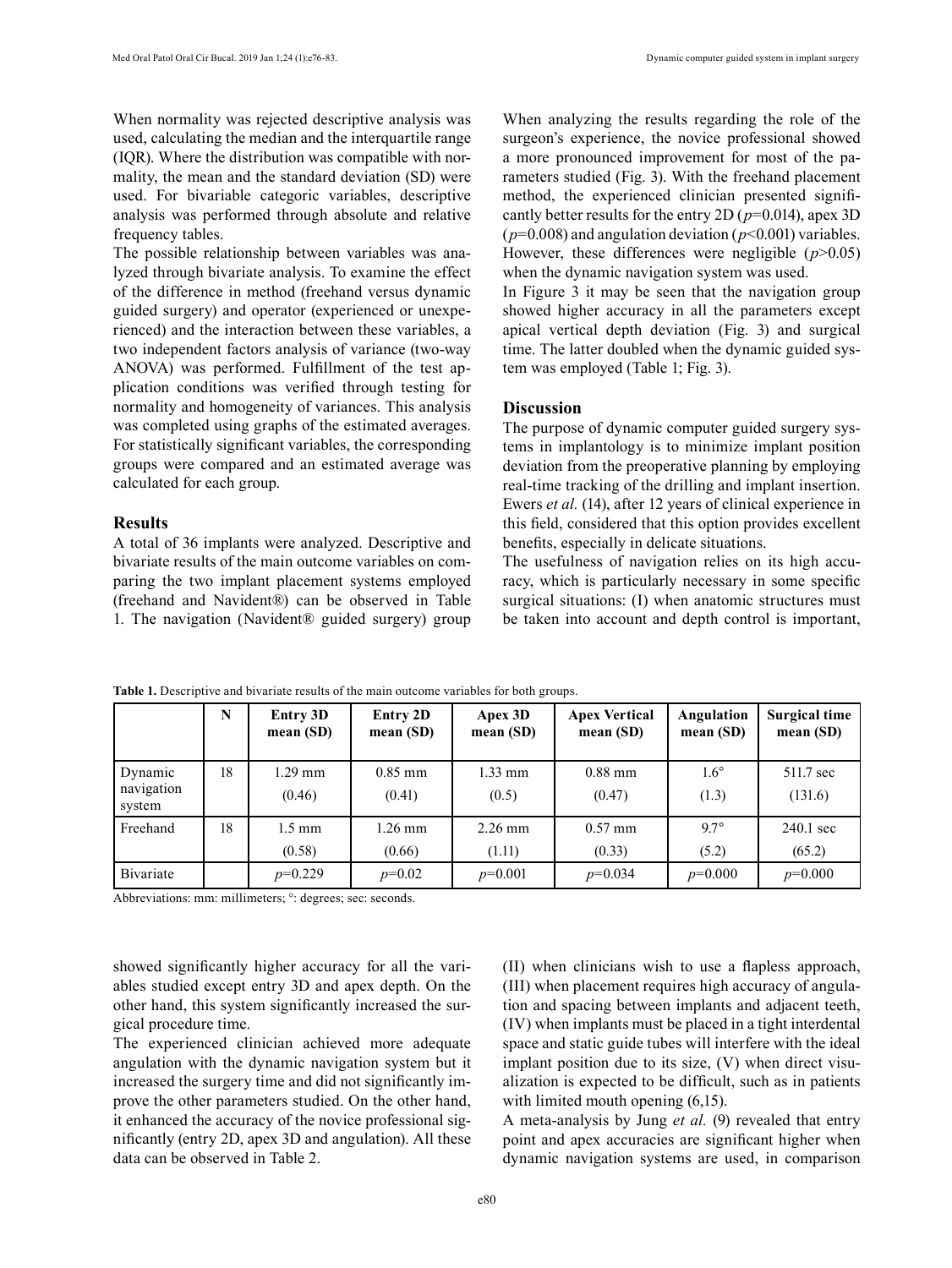|                            | <b>EXPERIENCED</b>    |                        | <b>NOVICE</b>         |                        |  |
|----------------------------|-----------------------|------------------------|-----------------------|------------------------|--|
|                            | <b>Navigation</b>     | Freehand               | <b>Navigation</b>     | Freehand               |  |
| Entry 3D<br>mean(SD)       | $1.19$ mm $(0.45)$    | $1.28$ mm<br>(0.39)    | $1.39$ mm $(0.48)$    | $1.71$ mm<br>(0.67)    |  |
| Bivariate                  | $p=0.713$             |                        | $p=0.182$             |                        |  |
| Entry 2D<br>mean $(SD)$    | $0.68$ mm $(0.42)$    | $0.95$ mm<br>(0.52)    | $1.02$ mm $(0.33)$    | $1.56$ mm<br>(0.67)    |  |
| Bivariate                  | $p=0.260$             |                        | $p=0.027$             |                        |  |
| Apex 3D<br>mean (SD) m     | $1.24$ mm $(0.46)$    | $1.73$ mm<br>(0.51)    | $1.43$ mm $(0.54)$    | $2.78$ mm<br>(1.32)    |  |
| Bivariate                  | $p=0.191$             |                        | $p=0.001$             |                        |  |
| Apex vertical<br>mean (SD) | $0.93$ mm $(0.35)$    | $0.63$ mm<br>(0.4)     | $0.83$ mm $(0.58)$    | $0.52$ mm<br>(0.25)    |  |
| Bivariate                  | $p=0.118$             |                        | $p = 0.134$           |                        |  |
| Angulation<br>mean (SD)    | $2.15^{\circ}$ (1.53) | $6.69^\circ$<br>(3.17) | $1.03^{\circ}$ (0.75) | $12.66^{\circ}$ (5.16) |  |
| Bivariate                  | $p=0,004$             |                        | $p=0.000$             |                        |  |
| Surgical time<br>mean(SD)  | 487.8 sec (82.2)      | $200.2$ sec<br>(21.8)  | 535.6 sec (169.6)     | $280$ sec<br>(70.6)    |  |
| Bivariate                  | $p=0.000$             |                        | $p=0.000$             |                        |  |

**Table 2.** Differences between the experienced and unexperienced clinician, by group.

Abbreviations: Navigation: Dynamic navigation system; mm: millimeters; °: degrees; sec: seconds.



**Fig. 3.** Differences between experienced and novice clinicians with the two implant placement systems.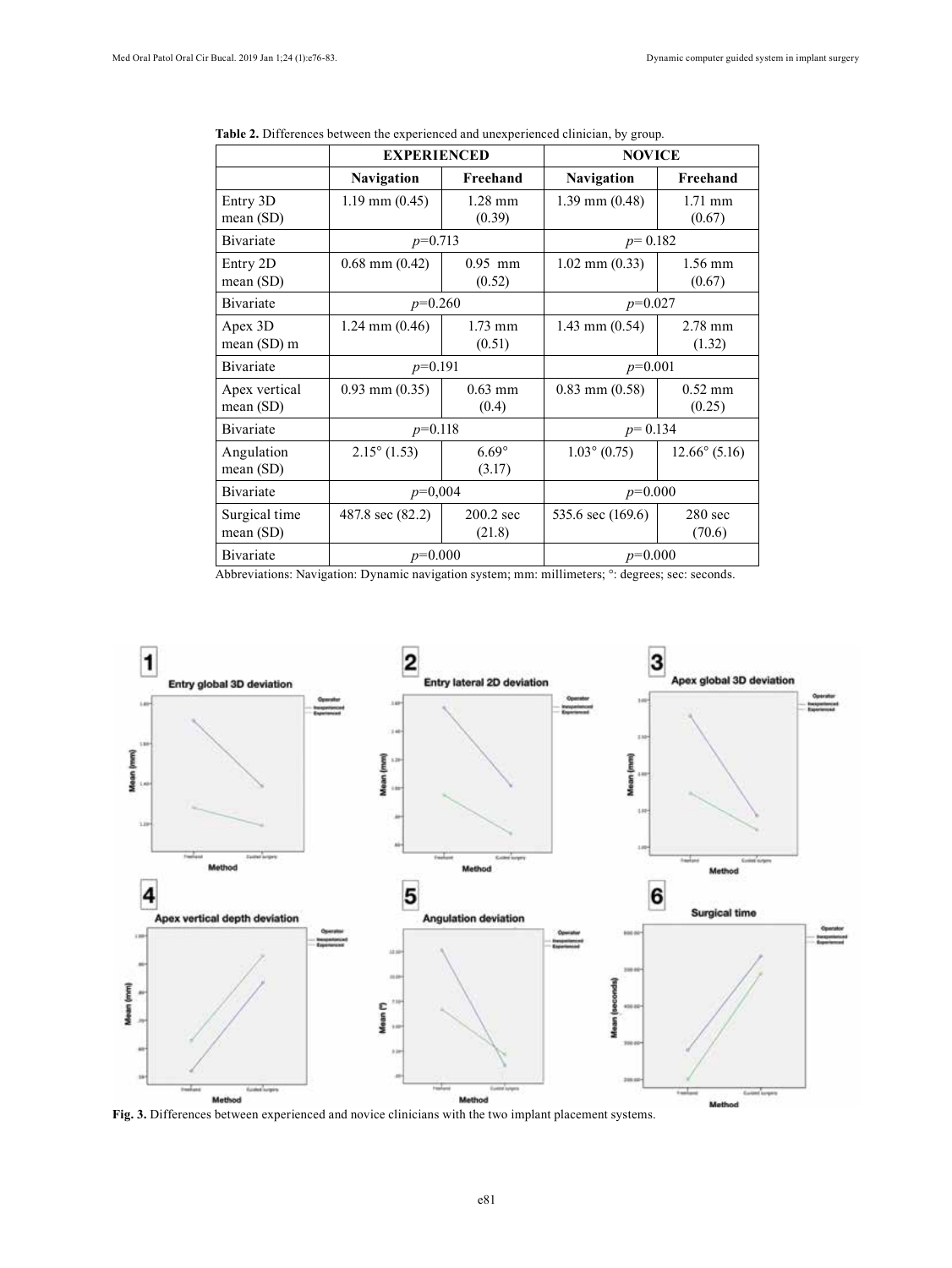with traditional static surgical guides. The outcomes obtained in the present *in-vitro* study are in accordance with their paper (9). However, these results should be interpreted with caution, since most of the data concerning the accuracy of dynamic systems are obtained from *in-vitro* studies using artificial models, which can lead to better results in comparison to real clinical scenarios (9). Nevertheless, several authors have shown good results in clinical studies and concluded that navigation systems are as good as static guides (11), and significantly better than freehand implant placement (11,16).

Although the results obtained with the present sample were excellent in terms of horizontal direction (entry and apex of the implant) and angulation, the outcomes related to depth accuracy were not as good as expected. The overall mean error at depth was 0.88 mm (in a range from 0mm to 1.6mm), a large discrepancy that may be considered unacceptable in anatomically compromised situations where the inferior alveolar nerve is at risk. Thus, in the authors' opinion, a 2mm security margin should be applied to all important anatomical structures in the presurgical planning. This is an extremely important issue since neuropathic pain and sensory alterations have been described after dental implant placement (17,18).

An *in-vitro* study published in 2015 (7) tested the accuracy of the Navident® system and reported similar findings. Again, the results regarding depth deviation were disappointing (the deviation ranged from 0 to 3.3mm). The improvement observed in the present sample may be related to the software updates provided by the company and to small developments in the system in the past 3 years.

Other factors that might lead to incorrect positioning of the implants are CBCT scan quality, registration or planning inaccuracies, tracking system precision, acrylic splint movements, operator mistakes while following the onscreen path of drilling, and errors when overlaying the two CBCT scans (7,9,15,19).

In the opinion of the present authors the fitting of the splint is critical, and when done inappropriately might cause deviations. Future research should focus on improving the fiducial point markers and registration, since an acrylic splint can be easily deformed. Some authors report that high accuracy can only be achieved by using bone fixed fiducials because dental or mucosal supported splints can originate deviations. However, this option might increase the surgical morbidity of patients due to screw fixation (10,19).

The main advantages and drawbacks of dynamic computer guided surgery systems can be observed in Table 3.Although these systems require a longer surgical time, entail a learning curve and are expensive, they allow a significant improvement in implant placement, especially for novice surgeons (6,9,20).

Block *et al.* (11) concluded that surgeons who had prior experience with dental navigation systems obtained better accuracy outcomes and a flat learning curve compared with professionals who were experts in implant dentistry but had no experience of navigation systems. However, the learning curve is quite fast, since after 20 cases these authors only found minimal accuracy differences between surgeons.

Although implant surgery is a common procedure in Dentistry, students consider that dental degrees offer insufficient information about implant-based treatments (21). The fact that these procedures are usually complex, involve high costs and depend on the experience of the professional is probably related to the low number of dental implant treatments performed by dental students. According to Casap *et al.* (22), final year dental students who use navigation systems improved their performance and were likely to use it in the future. This same paper showed that the learning curve was much higher for dynamic guidance than for the conventional freehand method (22).

The study design employed (*in vitro* study) might limit the generalization of the results, especially those that

| Dynamic computer guided surgery                             |                                                                     |  |  |  |
|-------------------------------------------------------------|---------------------------------------------------------------------|--|--|--|
| Advantages                                                  | Limitations                                                         |  |  |  |
| High accuracy                                               | Longer surgical time                                                |  |  |  |
| All procedures completed in one day and simple<br>work flow | More surgical steps (calibration of drills and implants)            |  |  |  |
| Reduced risk of complications                               | Learning curve                                                      |  |  |  |
| Ability to change planning at any time                      | Splint might be uncomfortable for patients                          |  |  |  |
| Freehand flexibility                                        | Possible inaccuracies during registration                           |  |  |  |
| No need for a custom made splint                            | Possible position deviation when replacing splint on the<br>patient |  |  |  |
| Does not require special drill kits                         | Single use splint and software license for each patient             |  |  |  |

**Table 3.** Advantages and limitations of dynamic guided surgery